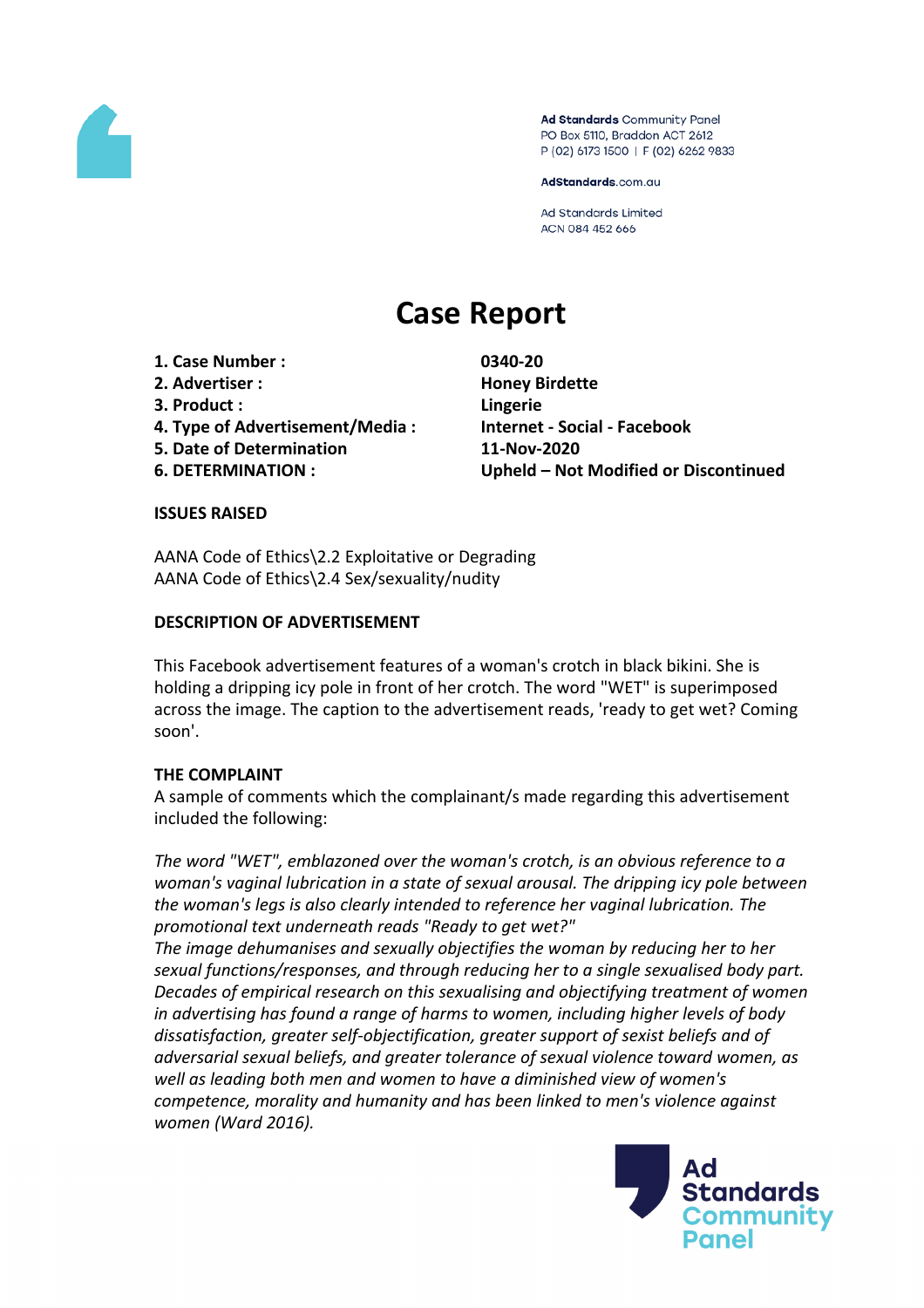

*https://www.tandfonline.com/doi/abs/10.1080/00224499.2016.1142496?journalcode =hjsr20*

*Honey Birdette continues to demonstrate their contempt for women through their consistent pornified and misogynistic representations of women. This image reduces women to nothing more than wet vaginas. Women should not have to tolerate this hateful and dehumanising treatment, or unsolicited exposure to images that portray us as objects for men's sexual use.*

*This was a paid promotion- a sponsored post that showed up in my Facebook feed without my having visited Honey Birdette's Facebook page. This content is not limited to Honey Birdette's customers or those who have visited their page.*

## **THE ADVERTISER'S RESPONSE**

Comments which the advertiser made in response to the complainant/s regarding this advertisement include the following:

*It should be noted that the complainant has made a key error at the outset by referring to our swimwear as 'underwear'.*

*At no point during their lengthy complaint (that often veers away from the image at hand) do they acknowledge that this is an ad for swimwear.*

*It's a significant point, and leads to their subsequent and possibly deliberate misreading of our slogan and imagery, which we actually thought was pretty straightforward.*

*The complainant says that our use of the word 'Wet' was "an obvious reference to a woman's vaginal lubrication in a state of sexual arousal" which is a clear misreading in the context of an advertisement for swimwear.*

*'Wet' was in fact the name of the campaign for our swimwear collection, because quite simply - people will get wet when they wear it.*

*And the misreadings are compounded from there.*

*A dripping iceblock also gets dragged into the outrage for supposedly simulating vaginal lubrication, with the text 'Ready to get wet?'*

*The iceblock and the slogan might have seemed a lot less ominous to the complainant if they had realised or acknowledged that this was an ad for swimwear, in which people get wet. Or if they just spent less time trying to attribute meaning to advertisements of businesses that they have a vested interest in opposing.*

*If it's true that the iceblock was intended to simulate vaginal lubrication, there are a lot more physiologically-appropriate colours we could have used than red.*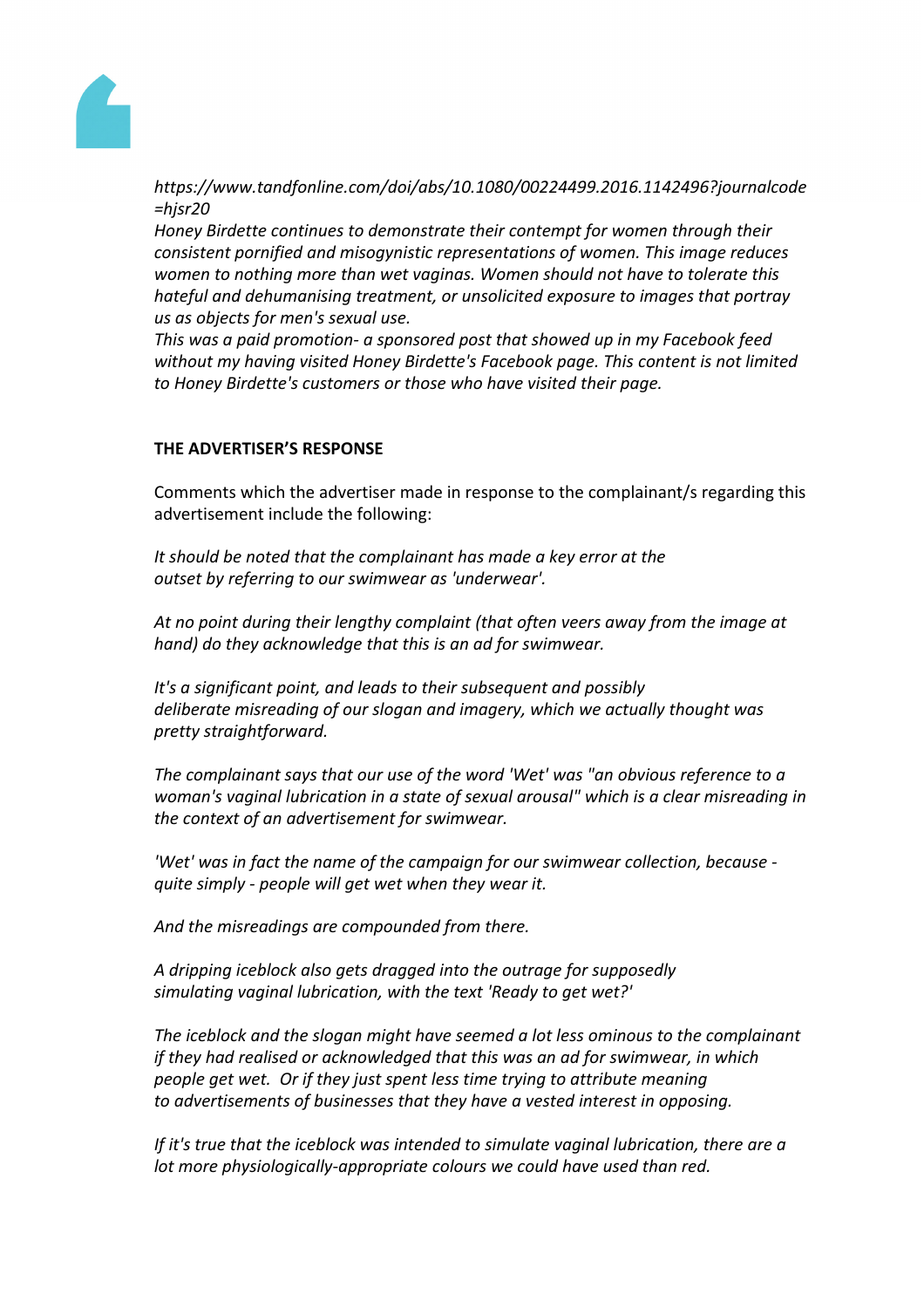

*And if the complainant really wants to take it down that road, surely menstruation would have been the more accurate similarity to draw? They didn't though because it doesn't align with the narrative they're trying to construct, albeit from an erroneous starting point.*

*The complaint says a combination of the invitation to get wet and the iceblock "dehumanises and sexually objectifies the woman by reducing her to her sexual functions/responses, and through reducing her to a single sexualised body part".*

*Or - as we say - invites people to buy our swimwear and go swimming.*

*I won't quote the paragraph that starts with "Decades of empirical research..." I've read it hundreds of times as it's exactly the same diatribe that's so often copied and pasted into these complaints and on social media by a small interest group.*

*And on that point, I might be able to solve a little mystery. The complainant says this image showed up on their feed as a sponsored post without them having visited our Facebook page. I don't think that's quite the truth, and given the very obvious source of this, the writer spends a lot of time online consumed by what I and my business are doing.*

*That's the thing about Google and Facebook - there's no hiding from them, and they'll tailor their advertisements to whatever your search history reveals you're interested in. So they can't blame me for that one.*

#### **THE DETERMINATION**

The Ad Standards Community Panel (the Panel) considered whether this advertisement breaches Section 2 of the AANA Code of Ethics (the Code).

The Panel noted the complainant's concern that:

- The advertisement dehumanises and sexually objectifies the woman by reducing her to her sexual functions/responses, and through reducing her to a single sexualised body part
- The use of the word 'wet' and the dripping iceblock was a reference to vaginal lubrication.

The Panel viewed the advertisement and noted the advertiser's response.

# **Section 2.2: Advertising or marketing communications should not employ sexual appeal in a manner which is exploitative or degrading of any individual or group of people.**

The Panel noted the AANA Practice Note which provides guidance on the meaning of the terms exploitative and degrading: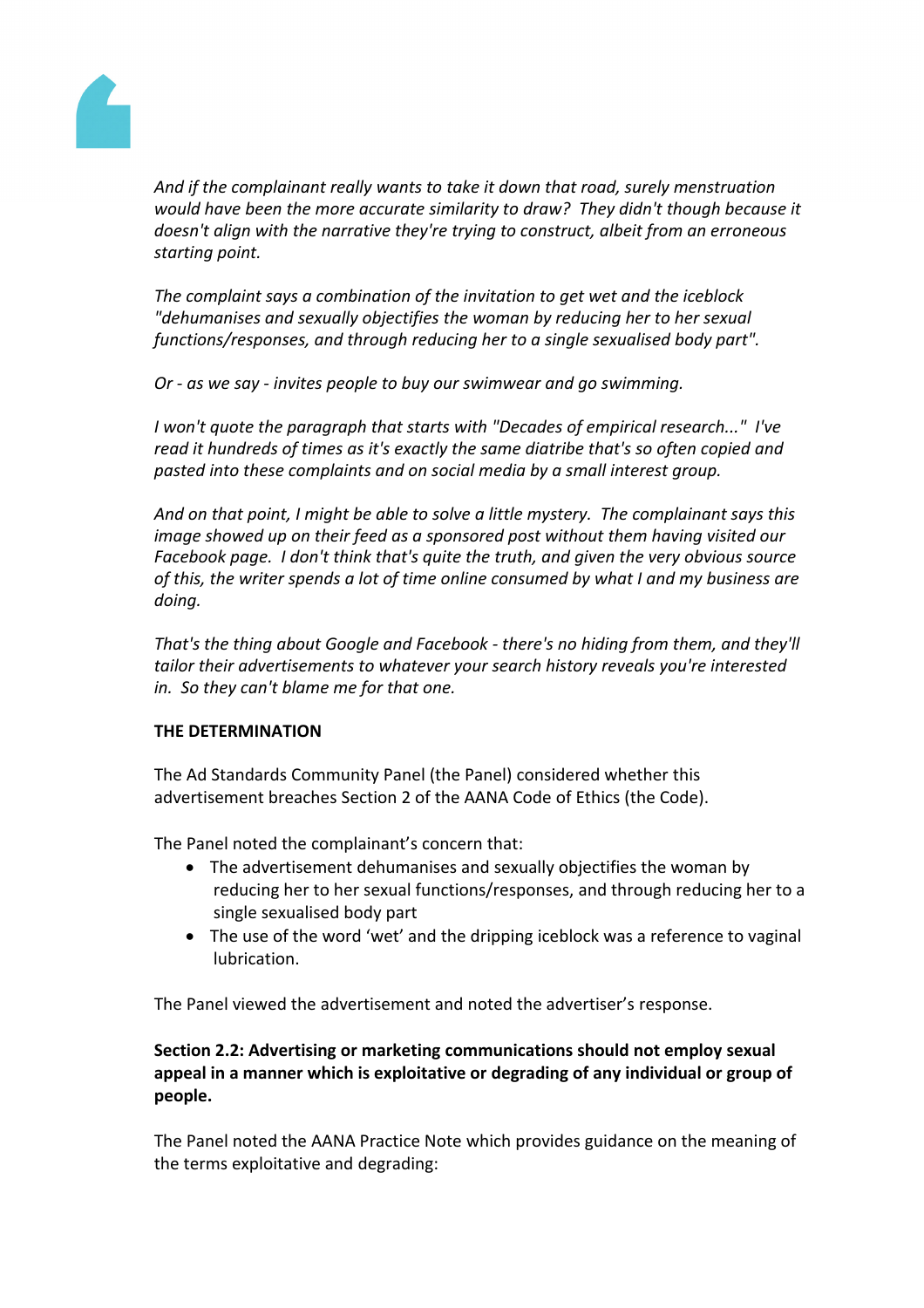

*Exploitative - (a) taking advantage of the sexual appeal of a person, or group of people, by depicting them as objects or commodities; or (b) focussing on their body parts where this bears no direct relevance to the product or service being advertised. Degrading – lowering in character or quality a person or group of people.*

## **Does the advertisement use sexual appeal?**

The Panel noted the advertisement included a close-up image of a woman's upper thighs and groin, with the woman dressed in black underwear or swimsuit. The Panel considered that the use of the word 'wet' and the image of a dripping iceblock may be interpreted as a reference to sexual arousal. The Panel noted the advertiser's response that this was not the intention and the use of the red iceblock and the word 'wet' were a reference to the swimwear being promoted.

The Panel considered that the advertisement does not state anywhere that it is an advertisement for swimwear, and that it is not possible to tell whether the woman in the image is wearing swimwear or underwear. The Panel considered that the advertisement does contain sexual suggestion and does use sexual appeal.

## **Does the advertisement use sexual appeal in a manner that is exploitative?**

The Panel noted the advertiser's advice that the product being promoted in the advertisement is a new swimwear brand. The Panel noted that it may not be clear to those unfamiliar with the brand that this is what is being promoted, however it is clear from the context of the advertisement that it is from a women's lingerie brand. The Panel considered that the depiction of a woman in swimwear to promote the brand was appropriate, and that the focus on the woman's upper thighs and groin area was directly relevant to the product being promoted.

The Panel considered that there is no interaction between the woman in the advertisement and anyone else. The Panel considered that although the woman's full body was not shown, there was no suggestion in the advertisement that she was an object or available for purchase. The Panel considered that the advertisement did not depict the woman as an object or commodity.

Overall the Panel considered that the advertisement did not employ sexual appeal in a manner which is exploitative of the woman.

#### **Does the advertisement use sexual appeal in a manner that is degrading?**

A minority of the Panel considered that the use of the word 'wet' and the depiction of the woman's legs was mildly sexually suggestive, but was not used in a manner which would lower the woman in character or quality.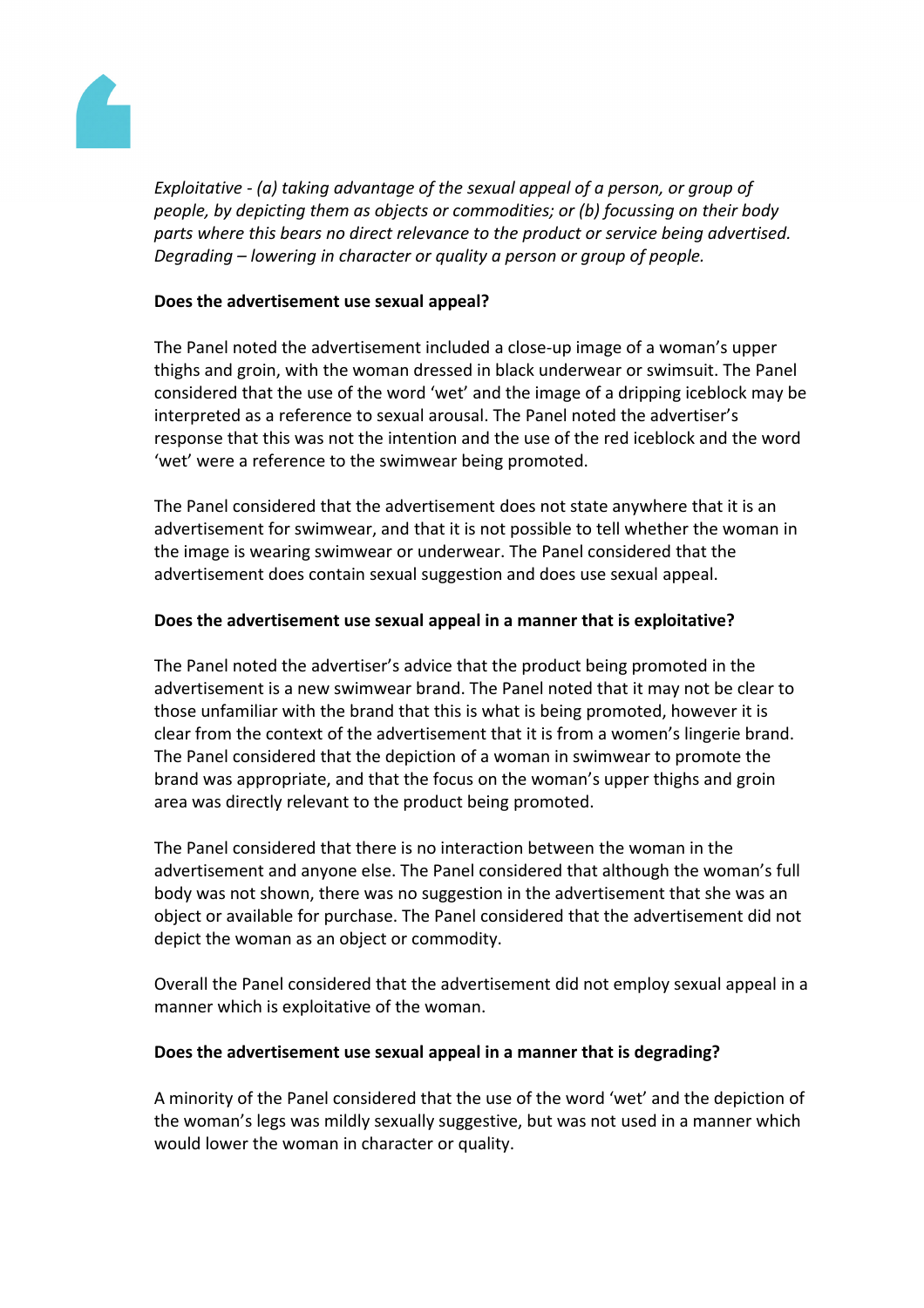

The majority of the Panel considered that the sexual appeal in the advertisement was overt and that the image was a suggestion that the woman could be reduced to a single, sexualised body part. The Panel considered that this was a depiction which lowered the woman in character or quality.

The Panel considered that the advertisement did employ sexual appeal in a manner which is degrading of the woman.

## **Section 2.2 conclusion**

Finding that the advertisement did employ sexual appeal in a manner which is degrading of an individual, the Panel determined that the advertisement did breach Section 2.2 of the Code.

## **Section 2.4: Advertising or Marketing Communications shall treat sex, sexuality and nudity with sensitivity to the relevant audience.**

The Panel noted the Practice Note for the Code states:

"Images which are not permitted are those which are highly sexually suggestive and inappropriate for the relevant audience. Explicit sexual depictions in marcomms, particularly where the depiction is not relevant to the product or service being advertised, are generally objectionable to the community and will offend Prevailing Community Standards."

#### **Does the advertisement contain sex?**

The Panel considered whether the advertisement contained sex. The Panel noted the dictionary definition of sex most relevant to this section of the Code of Ethics is 'sexual intercourse; sexually stimulating or suggestive behaviour.' (Macquarie Dictionary 2006).

The Panel considered that the use of the word 'wet' in combination with the woman's legs and groin was a depiction which was suggestive of sexual arousal. The Panel considered that this was a reference to sex.

#### **Does the advertisement contain sexuality?**

The Panel noted the definition of sexuality includes 'sexual character, the physical fact of being either male or female; The state or fact of being heterosexual, homosexual or bisexual; sexual preference or orientation; one's capacity to experience and express sexual desire; the recognition or emphasising of sexual matters'. The Panel noted that the use of male or female actors in an advertisement is not by itself a depiction of sexuality.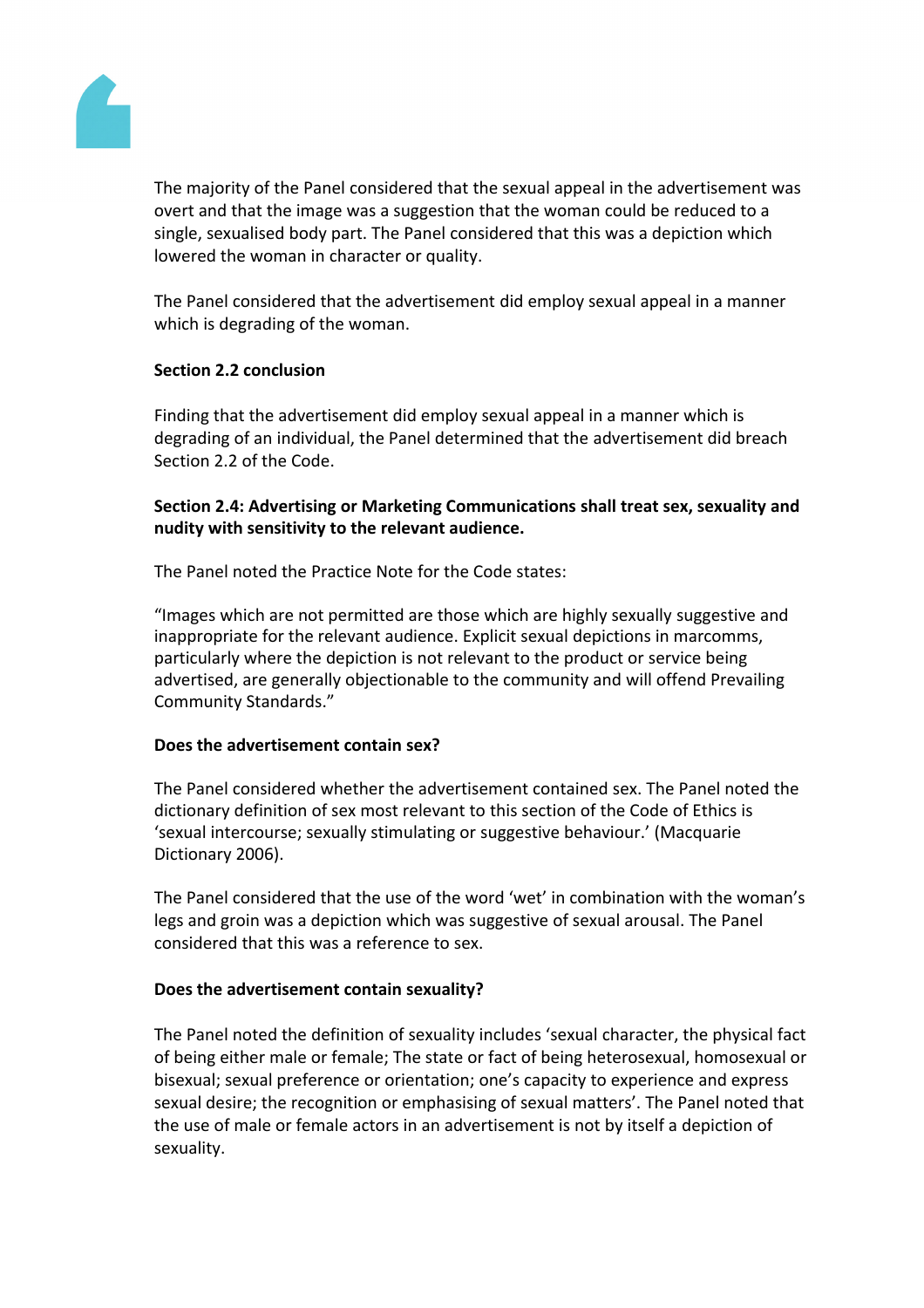

The Panel noted that the advertisement could be interpreted as referring to sexual arousal and this was a reference to sexuality.

## **Does the advertisement contain nudity?**

The Panel noted that the dictionary definition of nudity includes 'something nude or naked', and that nude and naked are defined to be 'unclothed and includes something 'without clothing or covering'.

The Panel noted that the woman's genitals were fully covered, and that although her thighs and legs were bare this was consistent with how swimwear is worn at the beach or pool. The Panel considered that the depiction of a woman in a swimsuit which fully covered her genital region was not a depiction which included nudity.

## **Are the issues of sex and sexuality treated with sensitivity to the relevant audience?**

The Panel considered the meaning of 'sensitive' and noted that the definition of sensitive in this context can be explained as indicating that 'if you are sensitive to other people's needs, problems, or feelings, you show understanding and awareness of them.' (https://www.collinsdictionary.com/dictionary/english/sensitive).

The Panel considered that the requirement to consider whether sexual suggestion is 'sensitive to the relevant audience' requires them to consider who the relevant audience is and to have an understanding of how they might react to or feel about the advertisement – the concept of how subtle sexual suggestion is or might be is relevant to the Panel considering how some sections of the community, such as children, might perceive the advertisement.

The Panel noted that this advertisement was a sponsored post on Facebook.

The Panel noted the complainant's concern that the advertisement showed up in their Facebook feed without them having visited the Honey Birdette Facebook page.

The Panel noted that the advertiser hadn't provided details on how the advertisement was targeted, and as such the audience for the advertisement is not known. However, the Panel considered that the audience is most likely Facebook users who have visited pages associated with women's fashion or lingerie.

A minority of the Panel considered that the sexual innuendo in the advertisement was not appropriate for a medium which had teenage users, and that the suggestion of a woman being 'wet' was not appropriate for the relevant Facebook audience.

The majority of the Panel considered that while the advertisement could be interpreted as a reference to vaginal lubrication, however this was not explicit and is